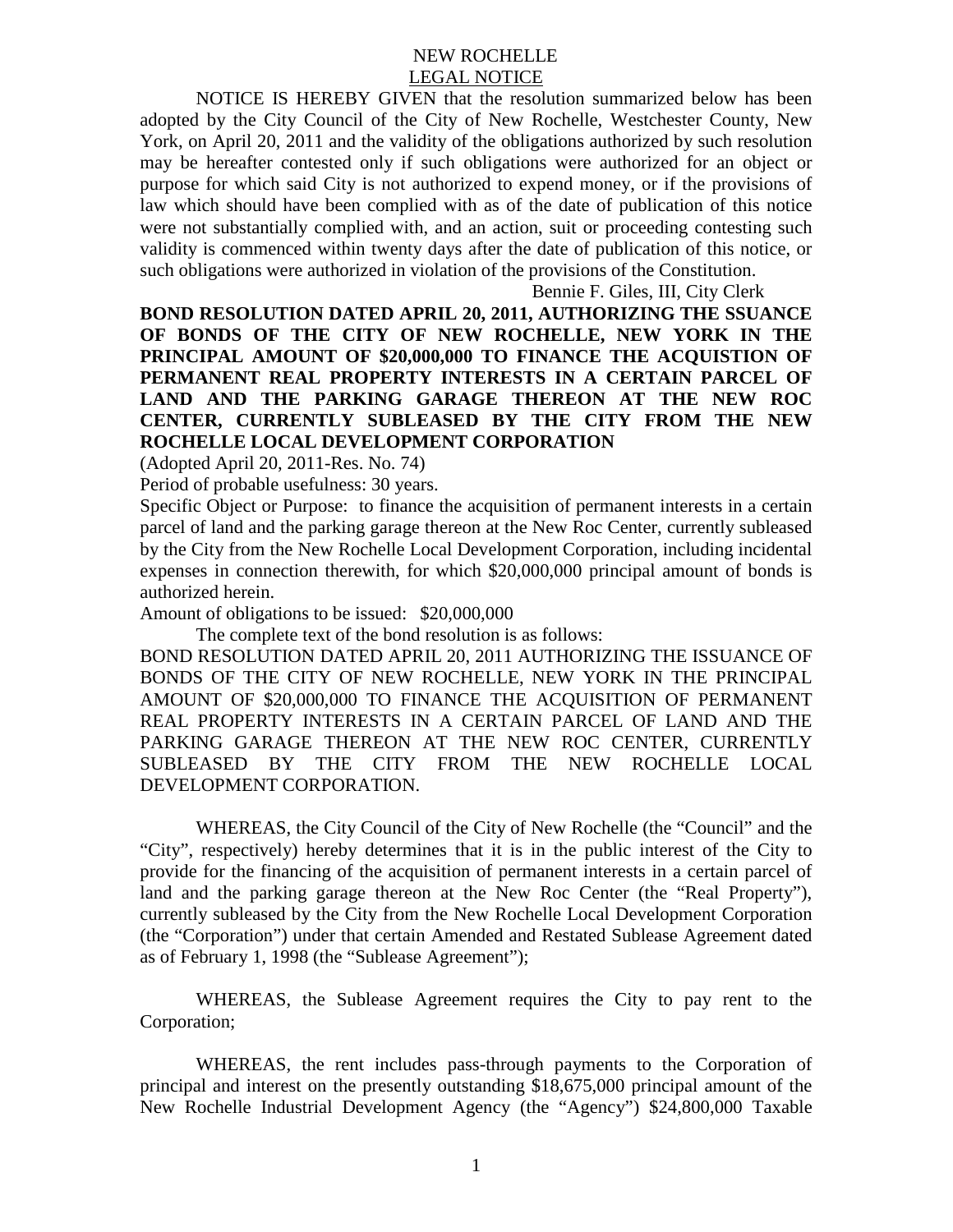Parking Lease Revenue Bonds, Series 1997 (New Rochelle Local Development Corporation Project) (the "Agency Bonds"), including any amount due upon redemption of the Bonds;

WHEREAS, the Agency Bonds are secured by rental payments on the Real Property and by a letter of credit issued by The Bank of New York Mellon Corporation (the "Letter of Credit");

WHEREAS, The Bank of New York Mellon Corporation has indicated that the Letter of Credit, which is due to expire May 12, 2011, subject to an anticipated 60-day temporary extension, is not to be renewed;

WHEREAS, the Bonds are subject to mandatory redemption, at par, if a letter of credit from a bank rated at least AA cannot be maintained to secure the Bonds;

WHEREAS, market conditions have reduced the number of such banks and have reduced the willingness of such banks to issue letters of credit suitable as security for the Bonds, and it is not presently known whether a replacement letter of credit can be obtained under reasonable terms or obtained at all;

WHEREAS, if no such replacement letter of credit is obtained, and the Letter of Credit expires, The Bank of New York Mellon Corporation will be required to pay the existing Bondowners and the City will become indirectly obligated to The Bank of New York Mellon Corporation under the terms of that certain Letter of Credit and Reimbursement Agreement dated May 1, 2005;

WHEREAS, it appears advantageous to authorize the issuance of bonds to finance the acquisition of permanent interests in the Real Property from the Agency, on the condition that the Agency use the proceeds of the sale to repay the Bonds or, if the Bonds have been redeemed by The Bank of New York Mellon Corporation, to satisfy the repayment obligations thereunder and pay costs incidental thereto;

WHEREAS, it appears that the principal and interest payments on general obligation bonds issued for this purpose would be lower, in present value, than the remaining Sublease Agreement rental payments currently expected to be due thereunder;

WHEREAS, the Council has not taken any action or adopted any local law which would require the effectiveness of this bond resolution to be subject to a permissive or mandatory referendum, and the provisions of the State Environmental Quality Review Act have been complied with to the extent necessary to authorize the financing contemplated; therefore,

BE IT RESOLVED, by the Council of the City of New Rochelle, County of Westchester, State of New York, by affirmative vote of at least two-thirds of its members, as follows:

Section 1. There are hereby authorized to be issued bonds of the City of New Rochelle, New York, in the principal amount of \$20,000,000 pursuant to the Local Finance Law, in order to finance the specific object or purpose hereinafter described.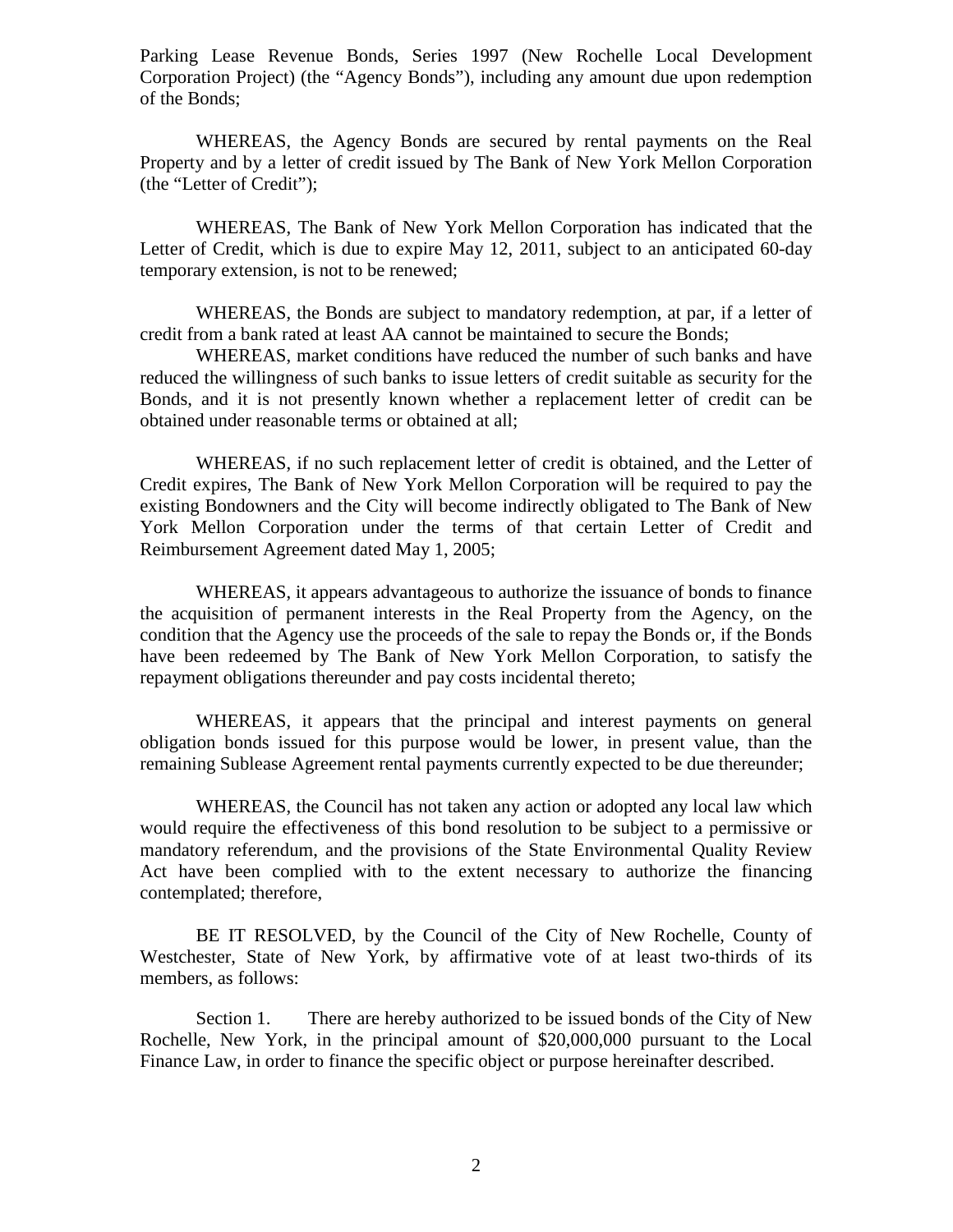Section 2. The specific object or purpose to be financed pursuant to this bond resolution is the acquisition of permanent interests in a certain parcel of land and the parking garage thereon at the New Roc Center, currently subleased by the City from the New Rochelle Local Development Corporation under the Sublease Agreement. The estimated maximum cost of such specific object or purpose is \$20,000,000, and the principal amount of bonds authorized herein for such specific object or purpose is \$20,000,000. The period of probable usefulness of such specific object or purpose is thirty years under subdivision ninety-four of paragraph a of Section 11.00 of the Local Finance Law, as such specific object or purpose consists of items which can be assigned a period of probable usefulness of thirty years under subdivision eleven or twenty-one of said paragraph a. The bonds shall have a maximum maturity not to exceed the period of probable usefulness of the specific object or purpose for which they are issued, computed from the earlier of (a) the date of the first issue of such bonds for such specific object or purpose or (b) the date of the first bond anticipation note issued in anticipation of the issuance of such bonds.

Section 3. The Council has determined and hereby states that (a) the estimated maximum cost of the specific object or purpose in Section 2 above is \$20,000,000; (b) no money has been authorized to be applied to the payment of the costs of such specific object or purpose; and (c) the Council plans to finance the costs of such specific object or purpose from funds raised by the issuance of obligations authorized herein.

Section 4. Subject to the terms and conditions of this bond resolution and the Local Finance Law, and pursuant to the provisions of Sections 21.00, 30.00, 50.00 and 56.00 to 60.00, inclusive, of the Local Finance Law, the power to authorize bond anticipation notes in anticipation of the issuance of the bonds authorized by this bond resolution and the renewal of such bond anticipation notes and the power to prescribe the terms, form and contents of such bonds and such bond anticipation notes, including renewals thereof, including the power to issue bonds with substantially level or declining debt service, and the power to issue, sell and deliver such bonds and such bond anticipation notes, including renewals thereof, is hereby delegated to the Commissioner of Finance, as chief fiscal officer of the City, provided, however, that such powers shall not be exercised unless and until the Commissioner of Finance has determined that a replacement letter of credit as described in the preambles to this resolution cannot, after diligent efforts, be obtained on reasonable terms and in a timely manner. The Commissioner of Finance is hereby authorized to execute on behalf of the City all bonds issued pursuant to this bond resolution and all bond anticipation notes, including renewals thereof, issued in anticipation of the issuance of such bonds, and the City Clerk is hereby authorized to affix the seal of the City of all such bonds and all such bond anticipation notes, including renewals thereof, and to attest such seal. Such bonds, if, as and when issued shall be authenticated by the countersignature of a fiscal agent of the City or by the appropriate designated officer of the City pursuant to Section 70.00 of the Local Finance Law. The Commissioner of Finance is hereby authorized to contract with a fiscal agent for the City in connection with the issuance of the obligations authorized hereby, or, at the option of the Commissioner of Finance, may elect to act as fiscal agent. In the absence of the Commissioner of Finance, the Deputy Commissioner of Finance is hereby authorized to exercise the powers delegated to the Commissioner of Finance by this Resolution. The Commissioner of Finance is hereby authorized to take all actions necessary or convenient to sell such bonds at a discount under Section 57.00 e of the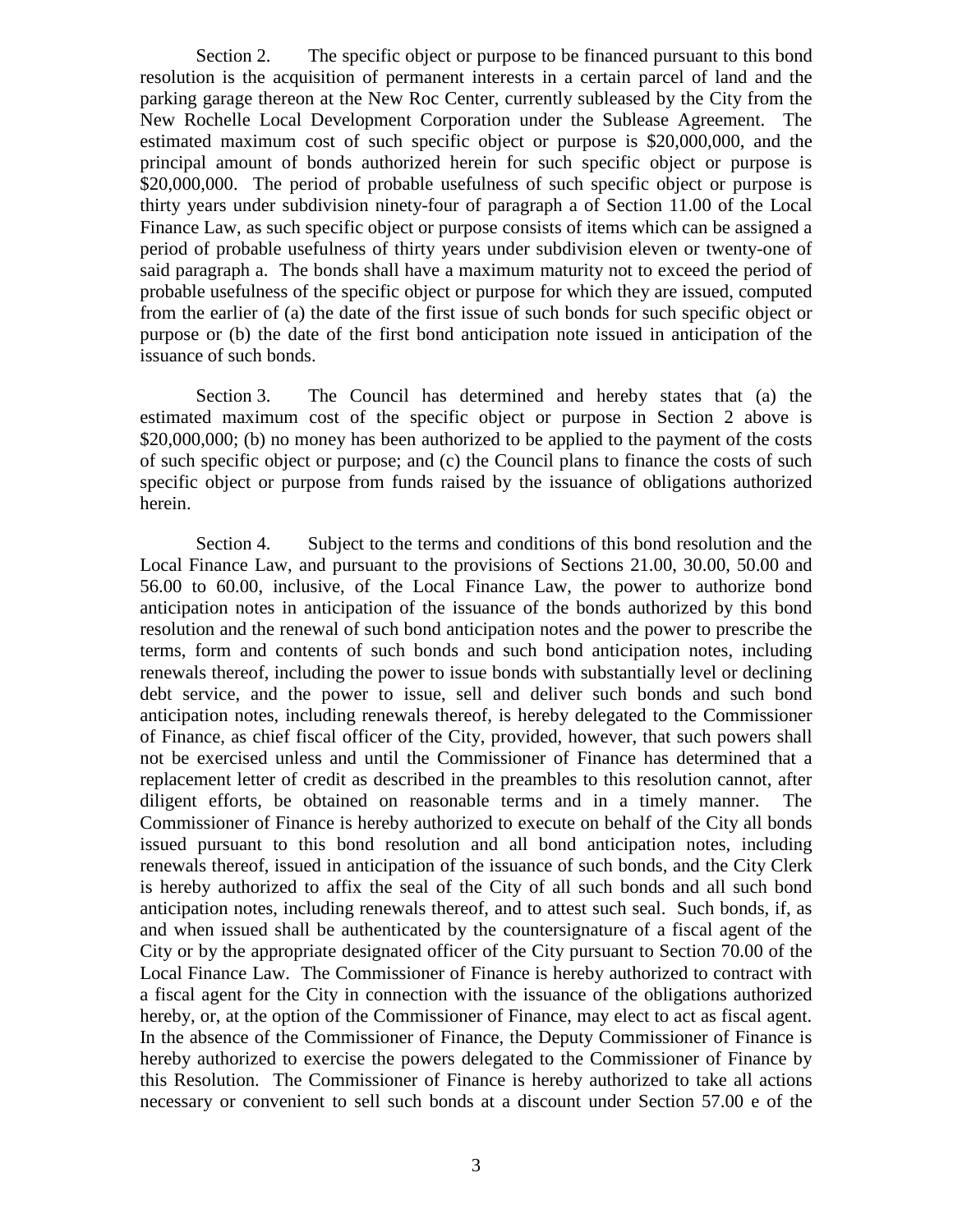Local Finance Law and at negotiated sale under Section 57.00 f of the Local Finance Law, if the Commissioner of Finance shall determine that such sale would be in the best interests of the City.

Section 5. The City Clerk of the City shall cause this bond resolution to be published together with a notice in substantially the form prescribed by Section 81.00 of the Local Finance Law in *The Journal News*, a newspaper having a general circulation in the City, which is hereby designated the official newspaper of the City for this purpose. The validity of the bonds authorized by this resolution and of bond anticipation notes issued in anticipation of the sale of such bonds may be contested only if such obligations are authorized for an object or purpose for which the City is not authorized to expend money, or if the provisions of law which should be complied with at the date of the publication of this bond resolution are not substantially complied with, and an action, suit or proceeding contesting such validity is commenced within twenty (20) days after the date of such publication, or if such obligations are authorized in violation of the provisions of the Constitution of the State.

Section 6. The faith and credit of the City are hereby and shall be irrevocably pledged for the punctual payment of the principal of and interest on all obligations authorized and issued pursuant to this bond resolution, as the same shall become due.

Section 7. The City intends to issue the obligations authorized by this bond resolution to finance the cost of the aforesaid specific object or purpose. The City covenants for the benefit of the holders of the obligations authorized herein that, unless such obligations are sold as taxable obligations, it will not make any use of the proceeds of such obligations, any funds reasonably expected to be used to pay the principal of or interest on such obligations or any other funds of the City, and will not make any use of the facilities financed with the proceeds of such obligations which would cause the interest on such obligations to become subject to federal income taxation under the Internal Revenue Code of 1986, as amended (the "Code") (except for the alternative minimum tax imposed on corporations by section 55 of the Code) or subject the City to any penalties under section 148 of the Code, and that it will not take any action or omit to take any action with respect to such obligations, the proceeds thereof or any facilities financed thereby if such action or omission would cause the interest on such obligations to become subject to federal income taxation under the Code (except for the alternative minimum tax imposed on corporations by section 55 of the Code) or subject the City to any penalties under section 148 of the Code. The foregoing covenants shall remain in full force and effect notwithstanding the defeasance of such obligations until the date which is 60 days after the final maturity date or earlier prior redemption date thereof. The proceeds of the bonds and any bond anticipation notes issued in anticipation of the sale of bonds may be applied to reimburse expenditures or commitments made for such purpose on or after a date which is not more than one year prior to the date of adoption of this bond resolution. The City expects to expend general funds or other available moneys for the aforesaid specific object or purpose which are expected to be reimbursed from the proceeds of such obligations.

Section 8. It is hereby determined by the Council of the City that the aforesaid specific object or purpose will not have significant effect on the environment within the meaning of the State Environmental Quality Review Act, constituting Article 8